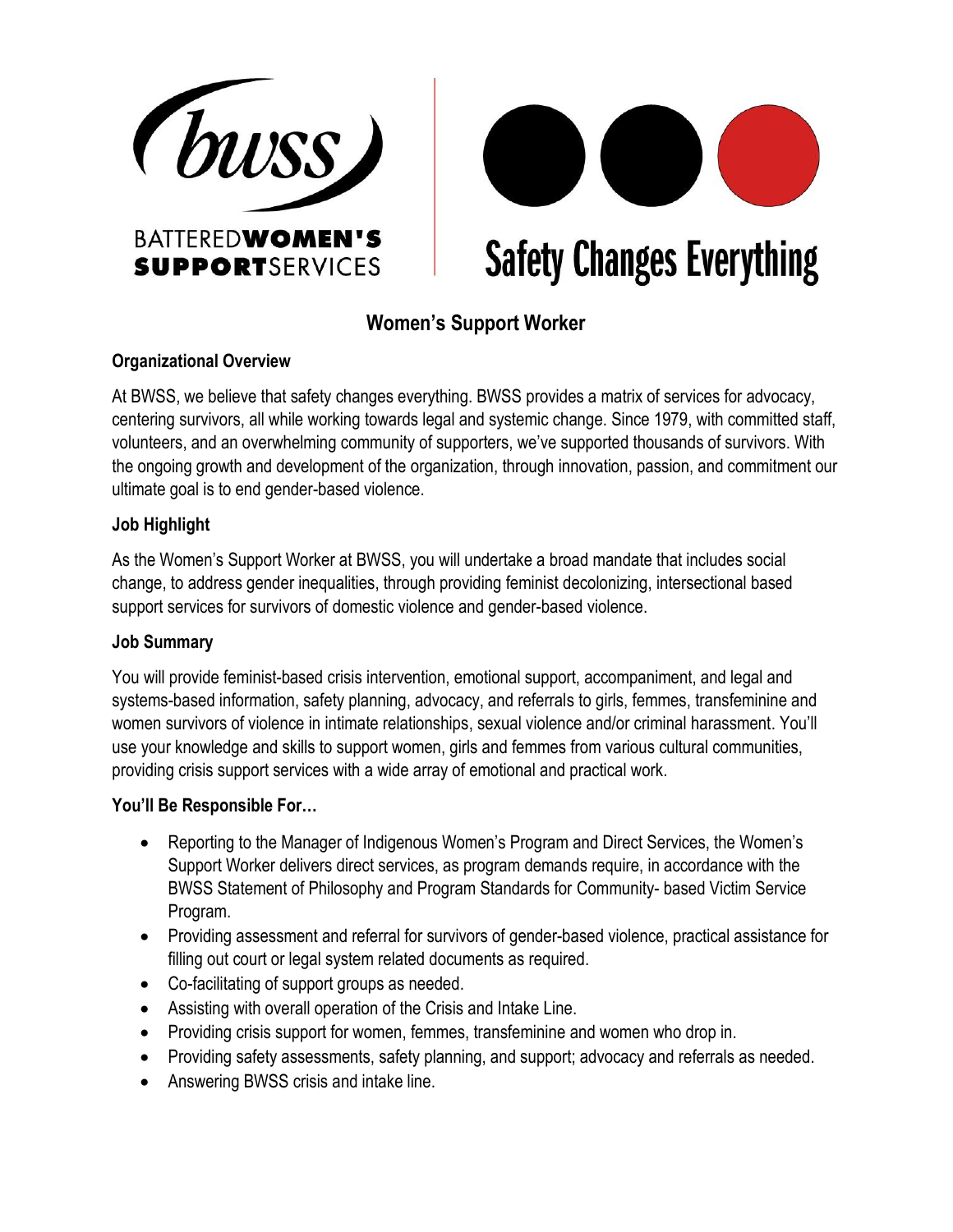- Providing direct support to girls, women, femmes, transfeminine, 2SLGBTQ + survivors of genderbased violence through our BWSS Safety Changes Everything Outreach Program.
- Assisting with the administration of all record keeping and service delivery obligations of the Community- based Victim Service Program contracts, in keeping with all legal and contractual obligations undertaken by the Society.
- Completing program statistics.
- Program report writing.

## **Outreach**

- Providing Street based outreach connecting with girls, femmes and transfeminine and women in person.
- Building/strengthening relationships with the organizations already assisting girls, femmes and transfeminine and women in the identified communities.
- Identifying the gaps particularly around safety and responding to gender-based violence
- Providing immediate crisis response to instances of gender-based violence.
- Providing immediate response around victim services, emotional support, connecting to resources, advocacy, accompaniment to police, hospital, and medical services.
- Building individual and organizational relationships with survivors of domestic violence and genderbased violence who are in the identified communities and who are vulnerable or are at higher risk of experiencing gender-based or sexualized violence.
- Connecting girls, femmes, transfeminine and women with BWSS and community services for ongoing support.

## **Community**

- Act as a resource for the community and for BWSS staff
- Assists with the organization and presentation of direct service related to educational, training and prevention programs in communities.
- Participates in public education and speaking engagements and relevant community committees as it relates to gender-based violence.
- Facilitates communication with other feminist organizations concerned with gender-based violence and anti-oppression.
- In conjunction with the Leadership Team consisting of the Director of Clinical Practice and Direct Services, Manager of Indigenous Women's Program and Direct Services, Manager of Community Based-Response, Manager of Advancing Womens Awareness Regarding Employment AWARE, Manager of Development and Social Enterprise, Manager of Research, Executive Director and Board of Directors, works to develop strong links and good public relations with community agencies;
- Participates in BWSS resource development activities as defined by the Resource Development team and Executive Director.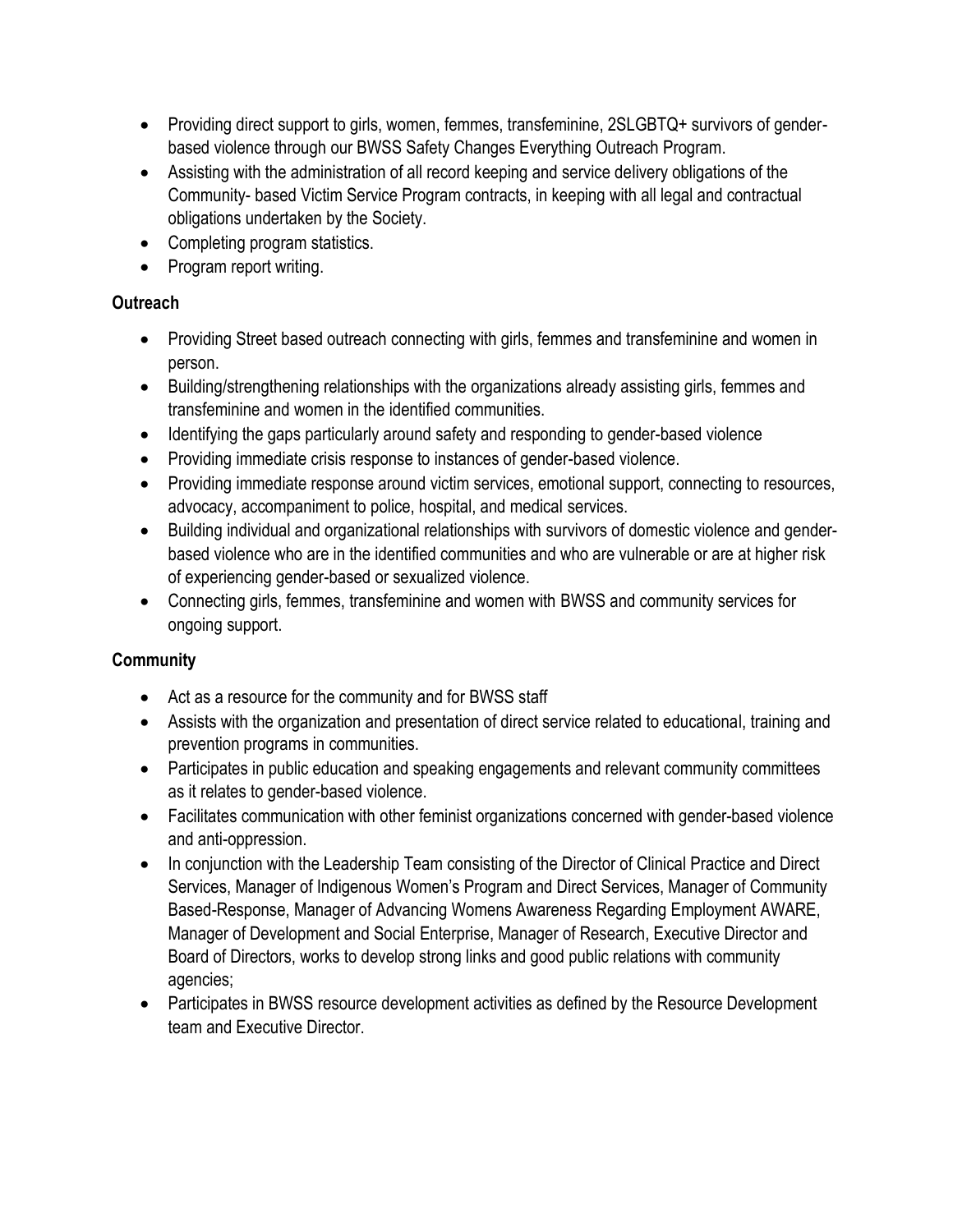## **You Must Have…**

- Minimum two years providing crisis support for girls, femmes and transfeminine, and women survivors of gender-based violence.
- Your definition of woman includes transgender, Two-Spirit, cisgender, intersex, transfeminine and femme individuals. You are sex worker positive. Your analysis and practice grows from an understanding of the impacts of violence within 2SLGBTQI+ communities.
- Knowledge of the criminal, legal and child welfare system and how it relates to girls, femmes and transfeminine, and women survivors of gender-based violence.
- Extensive training and education in a directly related field.
- Analysis, knowledge, and training in trauma-informed crisis intervention.
- Must have a strong knowledge and comfortability, commitment and experience in the DTES community.

## **You'll Be Successful If…**

- You have a strong dedication to supporting survivors
- You have a strong feminist analysis of gender-based violence and direct crisis intervention experience with survivors using an intersectionality feminist approach.
- You have demonstrated awareness of diverse marginalized communities and ability to work with girls, femmes, transfeminine, and women from various cultural communities.
- You prioritize the mission of the organization
- You're comfortable working in a fast-paced, high-intensity work environment
- Strive to create trusting, respectful, and supportive relationships with the Leadership Team, other BWSS staff and volunteers.
- At BWSS, all services and initiatives apply a trauma and violence informed approach to respond to survivors living with complex trauma. Therefore, you take into consideration the impact of trauma and gender socialization on mental wellness including but not limited to eating "disorders", substance use, and understand harm reduction on the continuum with abstinence.

## **Classification**

- Part time position at 32 hours per week from Sunday to Wednesday 9 am to 5 pm (Some evenings) and weekends are required) with an hourly rate of \$24.48. This position requires union membership.
- Benefits as per the collective agreement.
- Preferential and limited hiring assist BWSS to achieve diverse an equitable representation in the workplace, and to recruit employees whose identities enrich the ways in which we accomplish our mission and serve the community; as a result, preference will be given to Indigenous women, Black women, racialized women, women who are disabled, femmes, transfeminine, and women from other equity seeking groups.
- Ability to speak another language an asset